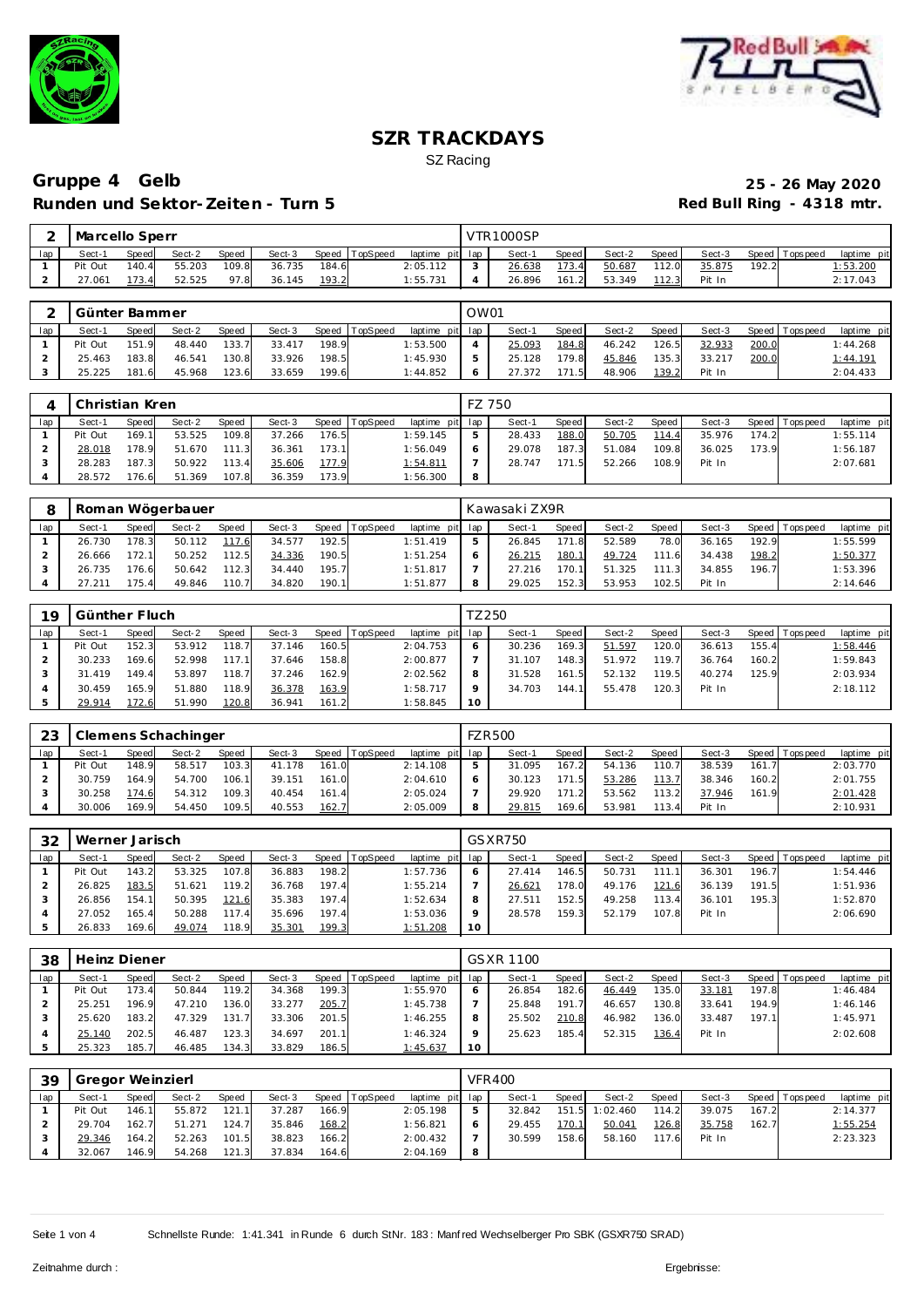



## Gruppe 4 Gelb 25 - 26 May 2020<br>Runden und Sektor-Zeiten - Turn 5 **Runden und Sektor-Zeiten - Turn 5**

|     | Walter Prünner |       |        |       |        |       |          |                 |         | GSXR1100 |         |        |       |        |       |                   |             |
|-----|----------------|-------|--------|-------|--------|-------|----------|-----------------|---------|----------|---------|--------|-------|--------|-------|-------------------|-------------|
| lap | Sect-1         | Speed | Sect-2 | Speed | Sect-3 | Speed | TopSpeed | laptime pit lap |         | Sect-1   | Speed I | Sect-2 | Speed | Sect-3 |       | Speed   Tops peed | laptime pit |
|     | Pit Out        | 157.9 | 53.752 | 115.4 | 37.767 | 186.2 |          | 2:00.876        |         | 26.695   | 176.0   | 50.538 | 107.8 | 35.444 | 190.5 |                   | 1:52.677    |
|     | 26.635         | 173.2 | 50.050 | 115.1 | 36.728 | 192.5 |          | 1:53.413        |         | 27.461   | 186.0   | 49.906 | 116.9 | 36.764 | 191.2 |                   | 1:54.131    |
|     | 26.456         | 177.4 | 50.569 | 110.7 | 36.143 | 193.5 |          | 1:53.168        | 8       | 27.081   | 165.4   | 49.716 | 115.6 | 35.735 | 189.8 |                   | 1:52.532    |
|     | 26.373         | 177.7 | 51.476 | 116.6 | 35.661 | 194.2 |          | 1:53.510        | $\circ$ | 26.783   | 175.4   | 53.462 | 110.2 | Pit In |       |                   | 2:09.265    |
|     | 27.427         | 166.2 | 49.361 | 108.0 | 35.542 | 192.9 |          | 1:52.330        | 10      |          |         |        |       |        |       |                   |             |

| 50  | Herbert Vogel |       |        |       |        |       |                |                 |        |       |        |       |        |       |                |             |
|-----|---------------|-------|--------|-------|--------|-------|----------------|-----------------|--------|-------|--------|-------|--------|-------|----------------|-------------|
| lap | Sect-1        | Speed | Sect-2 | Speed | Sect-3 |       | Speed TopSpeed | laptime pit lap | Sect-1 | Speed | Sect-2 | Speed | Sect-3 |       | Speed Topspeed | laptime pit |
|     | Pit Out       | 155.4 | 54.094 | 108.4 | 39.059 | 187.2 |                | 2:06.547        | 26.184 | 177.7 | 49.836 | 121.1 | 35.217 | 193.5 |                | 1:51.237    |
|     | 27.055        | 162.4 | 50.522 | 117.6 | 35.561 | 193.5 |                | 1:53.138        | 27.265 | 171.2 | 51.198 | 122.2 | 35.724 | 192.2 |                | 1:54.187    |
|     | 26.496        | 165.7 | 50.075 | 121.9 | 35.498 | 196.0 |                | 1:52.069        | 27.457 | 174.6 | 51.677 | 109.5 | Pit In |       |                | 2:08.195    |

| 57  | Killian Holzer |       |        |        |        |       |          |                 | WO1        |        |              |        |       |        |       |                 |             |
|-----|----------------|-------|--------|--------|--------|-------|----------|-----------------|------------|--------|--------------|--------|-------|--------|-------|-----------------|-------------|
| lap | Sect-1         | Speed | Sect-2 | Speed  | Sect-3 | Speed | TopSpeed | laptime pit lap |            | Sect-1 | <b>Speed</b> | Sect-2 | Speed | Sect-3 |       | Speed Tops peed | laptime pit |
|     | 30.306         | 168.8 | 51.554 | 127.7  | 37.037 | 160.5 |          | 1:58.897        | ь          | 29.550 | 169.9        | 51.616 | 125.6 | 36.908 | 158.1 |                 | 1:58.074    |
|     | 29.874         | 170.7 | 51.085 | 130.11 | 36.371 | 160.2 |          | 1:57.330        | $\epsilon$ | 29.752 | 170.4        | 51.158 | 131.4 | 37.316 | 153.6 |                 | 1:58.226    |
|     | 29.788         | 171.8 | 50.778 | 124.1  | 36.084 | 161.7 |          | 1:56.650        |            | 31.319 | 172.3        | 50.631 | 132.4 | 36.100 | 160.7 |                 | 1:58.050    |
|     | 29.437         | 172.3 | 52.759 | 127.1  | 36.220 | 161.7 |          | 1:58.416        | 8          | 29.448 | 169.9        | 50.092 | 135.7 | Pit In |       |                 | 2:10.535    |

|     | Horst Gangl |       |        |              |        |       |                 |                 | R <sub>6</sub> |        |       |        |       |        |       |                   |             |
|-----|-------------|-------|--------|--------------|--------|-------|-----------------|-----------------|----------------|--------|-------|--------|-------|--------|-------|-------------------|-------------|
| lap | Sect-1      | Speed | Sect-2 | <b>Speed</b> | Sect-3 | Speed | <b>TopSpeed</b> | laptime pit lap |                | Sect-1 | Speed | Sect-2 | Speed | Sect-3 |       | Speed   Tops peed | laptime pit |
|     | 28.276      | 152.3 | 54.442 | 106.3        | 39.202 | 194.6 |                 | 2:01.920        |                | 29.174 | 154.1 | 56.219 | 98.5  | 39.592 | 192.5 |                   | 2:04.985    |
|     | 28.489      | 147.1 | 55.828 | 108.0        | 40.304 | 188.5 |                 | 2:04.621        |                | 28.423 | 146.7 | 57.000 | 88.7  | Pit In |       |                   | 2:16.980    |
|     | 27.818      | 150.6 | 55.677 | 97.1         | 39.667 | 177.3 |                 | 2:03.162        |                |        |       |        |       |        |       |                   |             |

| 66  | Peter Vögel |              |          |        |        |       |                |                 | Ducati Pantha |       |          |       |        |       |                |             |
|-----|-------------|--------------|----------|--------|--------|-------|----------------|-----------------|---------------|-------|----------|-------|--------|-------|----------------|-------------|
| lap | Sect-1      | <b>Speed</b> | Sect-2   | Speed  | Sect-3 |       | Speed TopSpeed | laptime pit lap | Sect-1        | Speed | Sect-2   | Speed | Sect-3 |       | Speed Topspeed | laptime pit |
|     | Pit Out     | 128.0        | 1:02.482 | 99.1   | 44.439 | 161.4 |                | 2:19.460        | 32.875        | 143.8 | 59.047   | 104.0 | 43.386 | 159.1 |                | 2:15.308    |
|     | 31.604      | 157.0        | 58.742   | 103.6  | 43.117 | 158.1 |                | 2:13.463        | 32.083        | 147.5 | 58.957   | 109.8 | 41.957 | 155.4 |                | 2:12.997    |
|     | 31.397      | 151.9        | 59.599   | 100.0  | 43.332 | 160.7 |                | 2:14.328        | 31.352        | 160.3 | 58.272   | 104.7 | 42.832 | 159.8 |                | 2:12.456    |
|     | 31.411      | 150.2        | 58.715   | 105.11 | 43.141 | 159.8 |                | 2:13.267        | 33.028        | 137.3 | 1:02.365 | 102.9 | Pit In |       |                | 2:23.481    |

| 71  |        |              | i homas Eberharter |              |        |       |          |                 | Aprillia RSV4 |       |        |       |        |       |                 |             |
|-----|--------|--------------|--------------------|--------------|--------|-------|----------|-----------------|---------------|-------|--------|-------|--------|-------|-----------------|-------------|
| lap | Sect-1 | <b>Speed</b> | Sect-2             | <b>Speed</b> | Sect-3 | Speed | TopSpeed | laptime pit lap | Sect-1        | Speed | Sect-2 | Speed | Sect-3 |       | Speed Tops peed | laptime pit |
|     | 27.326 | 150.4        | 52.885             | 106.3        | 38.836 | 196.4 |          | 1:59.047        | 28.751        | 143.6 | 53.997 | 101.5 | 38.130 | 190.8 |                 | 2:00.878    |
|     | 27.365 | 156.8        | 54.010             | 105.5        | 37.744 | 197.1 |          | 1:59.119        | 29.254        | 143.8 | 53.818 | 109.8 | 38.306 | 186.9 |                 | 2:01.378    |
|     | 27.057 | 160.0        | 53.288             | 108.0        | 39.017 | 195.7 |          | 1:59.362        | 28.353        | 146.7 | 52.309 | 113.7 | 38.119 | 193.5 |                 | 1:58.781    |
|     | 27.565 | 146.3        | 53.105             | 109.8        | 38.502 | 178.5 |          | 1:59.172        | 28.597        | 145.5 | 55.989 | 115.9 | Pit In |       |                 | 2:21.825    |

| 76  | Thomas Reich |              |        |              |        |       |          |                 |   | CBR500 |       |        |       |        |       |                 |             |
|-----|--------------|--------------|--------|--------------|--------|-------|----------|-----------------|---|--------|-------|--------|-------|--------|-------|-----------------|-------------|
| lap | Sect-1       | <b>Speed</b> | Sect-2 | <b>Speed</b> | Sect-3 | Speed | TopSpeed | laptime pit lap |   | Sect-1 | Speed | Sect-2 | Speed | Sect-3 |       | Speed Tops peed | laptime pit |
|     | Pit Out      | 155.6        | 55.150 | 110.9        | 38.768 | 172.5 |          | 2:09.116        | ь | 29.281 | 174.8 | 51.881 | 109.3 | 37.466 | 170.1 |                 | 1:58.628    |
|     | 28.982       | 172.1        | 54.407 | 105.5        | 39.186 | 173.6 |          | 2:02.575        | O | 29.282 | 176.3 | 51.671 | 116.4 | 37.610 | 171.2 |                 | 1:58.563    |
|     | 28.639       | 178.6        | 53.247 | 107.1        | 38.577 | 175.6 |          | 2:00.463        |   | 29.374 | 181.0 | 52.330 | 119.2 | 37.701 | 170.1 |                 | 1:59.405    |
|     | 28.998       | 177.2        | 53.364 | 101.7        | 38.248 | 174.2 |          | 2:00.610        | 8 | 33.723 | 145.9 | 56.985 | 104.4 | Pit In |       |                 | 2:20.766    |

| 94  | Werner Steger |              |        |              |        |       |          |                 | Aprillia RSV4 |       |        |       |            |       |                 |                 |
|-----|---------------|--------------|--------|--------------|--------|-------|----------|-----------------|---------------|-------|--------|-------|------------|-------|-----------------|-----------------|
| lap | Sect-1        | <b>Speed</b> | Sect-2 | <b>Speed</b> | Sect-3 | Speed | TopSpeed | laptime pit lap | Sect-1        | Speed | Sect-2 | Speed | Sect-3     |       | Speed Tops peed | laptime pit     |
|     | Pit Out       | 154.9        | 55.489 | 107.6        | 38.815 |       |          | 2:03.837        | 25.549        | 175.4 | 50.302 | 120.8 | 170<br>35. | 228.8 |                 | <u>1:51.021</u> |
|     | 26.161        | 167.5        | 53.000 | 103.4        | 36.785 | 224.1 |          | : 55.946        | 1:07.447      | 150.8 | 56.574 | 82.2  | Pit In     |       |                 | 2:53.980        |

|     | Klaus Holzer |       |        |       |        |       |          |                 |         | Aprillia RSV4 |       |        |       |        |       |                |             |
|-----|--------------|-------|--------|-------|--------|-------|----------|-----------------|---------|---------------|-------|--------|-------|--------|-------|----------------|-------------|
| lap | Sect-1       | Speed | Sect-2 | Speed | Sect-3 | Speed | TopSpeed | laptime pit lap |         | Sect-1        | Speed | Sect-2 | Speed | Sect-3 |       | Speed Topspeed | laptime pit |
|     | 25.499       | 180.7 | 46.655 | 142.1 | 33.005 | 202.2 |          | 1:45.159        | 6       | 24.998        | 185.7 | 45.934 | 134.0 | 32.392 | 202.2 |                | 1:43.324    |
|     | 24.912       | 177.7 | 46.531 | 132.7 | 33.013 | 204.2 |          | 1:44.456        |         | 24.810        | 170.7 | 47.116 | 138.1 | 32.320 | 200.4 |                | 1:44.246    |
|     | 24.546       | 191.3 | 46.052 | 140.3 | 33.091 | 203.8 |          | 1:43.689        | 8       | 25.787        | 191.3 | 44.967 | 136.4 | 32.950 | 202.6 |                | 1:43.704    |
|     | 24.711       | 195.5 | 46.464 | 138.1 | 32.641 | 203.8 |          | 1:43.816        | $\circ$ | 24.638        | 174.3 | 47.159 | 125.9 | Pit In |       |                | 2:11.473    |
|     | 24.654       | 191.0 | 45.761 | 141.4 | 32.218 | 205.7 |          | 1:42.633        | 10      |               |       |        |       |        |       |                |             |

| 121 | Karl Koller |       |        |       |        |       |                |                 |   | Kawasaki ZXR 750 |       |        |       |        |       |                 |             |
|-----|-------------|-------|--------|-------|--------|-------|----------------|-----------------|---|------------------|-------|--------|-------|--------|-------|-----------------|-------------|
| lap | Sect-1      | Speed | Sect-2 | Speed | Sect-3 |       | Speed TopSpeed | laptime pit lap |   | Sect-1           | Speed | Sect-2 | Speed | Sect-3 |       | Speed Tops peed | laptime pit |
|     | Pit Out     | 163.7 | 50.908 | 110.7 | 37.593 | 190.5 |                | 1:58.051        | 6 | 26.821           | 197.7 | 50.567 | 134.7 | 34.884 | 193.5 |                 | 1:52.272    |
|     | 26.492      | 179.2 | 51.456 | 128.0 | 35.810 | 192.2 |                | 1:53.758        |   | 27.285           | 183.2 | 49.798 | 128.6 | 35.603 | 190.5 |                 | 1:52.686    |

Seite 2 von 4 Schnellste Runde: 1:41.341 in Runde 6 durch StNr. 183: Manf red Wechselberger Pro SBK (GSXR750 SRAD)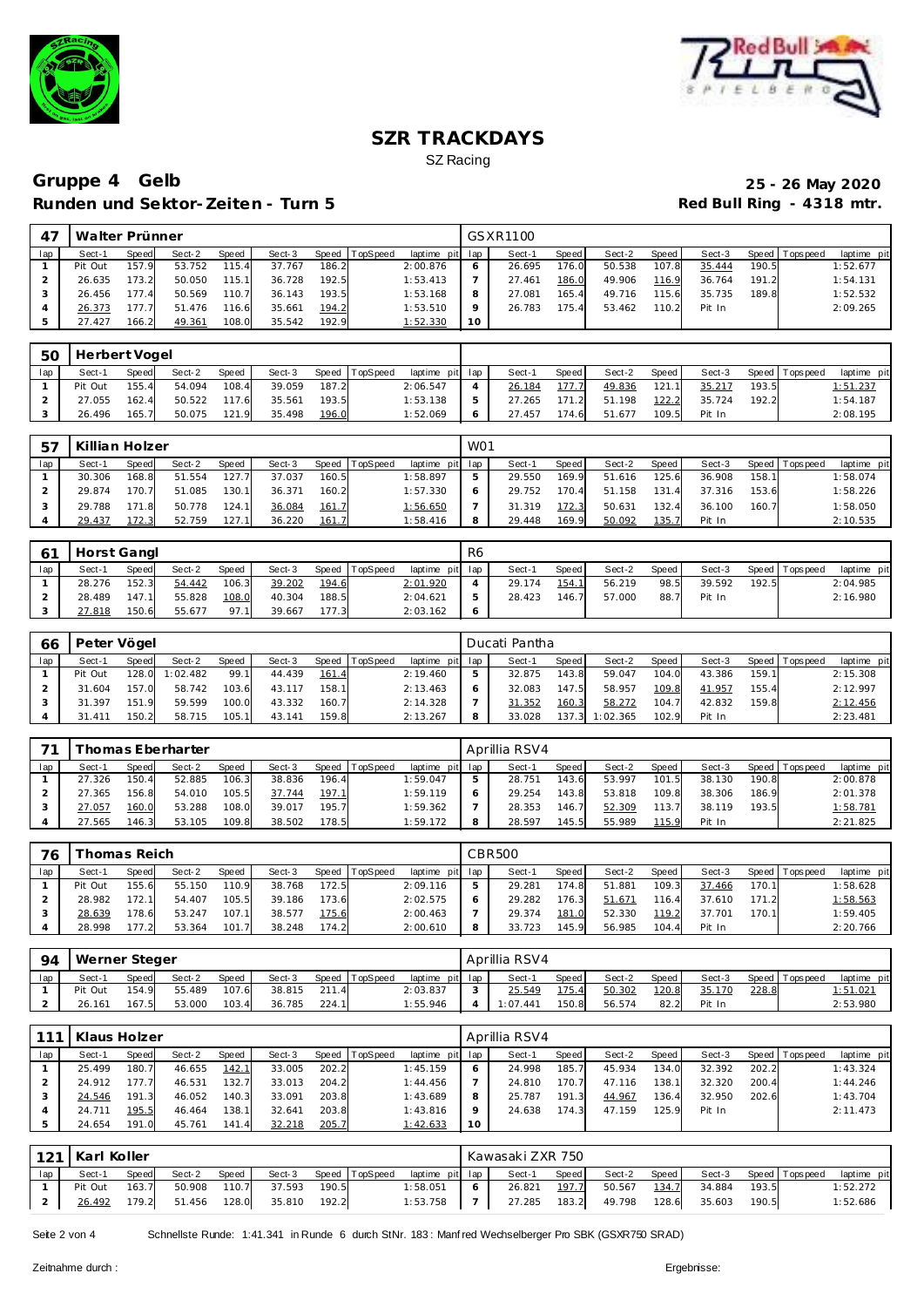



## **Runden und Sektor-Zeiten - Turn 5**

# Gruppe 4 Gelb<br>
25 - 26 May 2020<br>
Red Bull Ring - 4318 mtr.

|  |                                                                                      |  |  | $1:49.464$ 8 26.900 184.4 48.437 126.2 35.248 190.1 |  |  |  | 1:50.585 |
|--|--------------------------------------------------------------------------------------|--|--|-----------------------------------------------------|--|--|--|----------|
|  | $\begin{bmatrix} 4 & 27.481 & 192.7 & 48.861 & 130.1 & 35.298 & 186.9 \end{bmatrix}$ |  |  | 1:51.640   9   28.732 167.0 50.654 120.5 Pit In     |  |  |  | 2:09.755 |
|  | $\begin{bmatrix} 5 & 27.005 & 183.8 & 49.164 & 128.3 & 35.017 & 195.3 \end{bmatrix}$ |  |  | $1:51.186$ 1.10                                     |  |  |  |          |

| 183 |        |       | Manfred Wechselberger Pro SBK |       |        |       |                |                 |         | GSXR750 SRAD |         |        |       |        |       |                |             |
|-----|--------|-------|-------------------------------|-------|--------|-------|----------------|-----------------|---------|--------------|---------|--------|-------|--------|-------|----------------|-------------|
| lap | Sect-1 | Speed | Sect-2                        | Speed | Sect-3 |       | Speed TopSpeed | laptime pit lap |         | Sect-1       | Speed I | Sect-2 | Speed | Sect-3 |       | Speed Topspeed | laptime pit |
|     | 23.819 | 195.2 | 45.519                        | 128.3 | 32.626 | 223.6 |                | 1:41.964        |         | 23.915       | 179.2   | 45.323 | 129.5 | 32.103 | 220.9 |                | 1:41.341    |
|     | 23.643 | 189.3 | 47.569                        | 124.4 | 33.168 | 222.7 |                | 1:44.380        |         | 24.167       | 177.4   | 45.868 | 128.3 | 33.379 | 213.0 |                | 1:43.414    |
|     | 23.743 | 202.1 | 45.530                        | 127.7 | 33.713 | 225.9 |                | 1:42.986        | 8       | 24.213       | 193.1   | 45.631 | 125.0 | 32.713 | 221.3 |                | 1:42.557    |
|     | 23.744 | 187.7 | 46.187                        | 121.9 | 32.354 | 225.5 |                | 1:42.285        | $\circ$ | 24.332       | 195.5   | 48.282 | 129.5 | Pit In |       |                | 1:57.641    |
|     | 23.761 | 194.5 | 45.767                        | 119.5 | 32.411 | 225.0 |                | 1:41.939        | 10      |              |         |        |       |        |       |                |             |

| 198 |         |       | Andreas Kieslinger |              |        |       |                |             |     | CBR600 |              |        |       |        |       |                |             |
|-----|---------|-------|--------------------|--------------|--------|-------|----------------|-------------|-----|--------|--------------|--------|-------|--------|-------|----------------|-------------|
| lap | Sect-1  | Speed | Sect-2             | <b>Speed</b> | Sect-3 |       | Speed TopSpeed | laptime pit | lap | Sect-1 | <b>Speed</b> | Sect-2 | Speed | Sect-3 |       | Speed Topspeed | laptime pit |
|     | Pit Out | 146.7 | 56.431             | 102.5        | 38.814 | 185.9 |                | 2:04.997    | ь   | 27.627 | 173.7        | 51.186 | 115.6 | 37.230 | 189.1 |                | 1:56.043    |
|     | 28.067  | 154.5 | 55.674             | 109.5        | 37.641 | 187.8 |                | 2:01.382    | 6   | 27.735 | 166.7        | 52.071 | 105.5 | 37.286 | 188.5 |                | 1:57.092    |
|     | 27.577  | 157.2 | 52.525             | 114.9        | 37.864 | 189.5 |                | 1:57.966    |     | 27.631 | 178.0        | 51.470 | 110.0 | 38.098 | 188.5 |                | 1:57.199    |
|     | 27.801  | 158.4 | 52.533             | 108.4        | 38.806 | 190.8 |                | 1:59.140    | 8   | 28.923 | 164.2        | 56.705 | 109.1 | Pit In |       |                | 2:15.735    |

| 203 |         |       | Stefan Unterweger |       |        |       |                |                 | GSXR600 |       |        |       |        |       |                 |             |
|-----|---------|-------|-------------------|-------|--------|-------|----------------|-----------------|---------|-------|--------|-------|--------|-------|-----------------|-------------|
| lap | Sect-1  | Speed | Sect-2            | Speed | Sect-3 |       | Speed TopSpeed | laptime pit lap | Sect-1  | Speed | Sect-2 | Speed | Sect-3 |       | Speed Tops peed | laptime pit |
|     | Pit Out | 136.6 | 1:01.086          | 100.9 | 41.723 | 146.9 |                | 2:14.577        | 32.581  | 149.8 | 57.051 | 107.6 | 40.603 | 154.3 |                 | 2:10.235    |
|     | 32.962  | 146.5 | 59.505            | 102.3 | 41.160 | 153.2 |                | 2:13.627        | 32.614  | 149.8 | 57.370 | 106.9 | 40.926 | 153.6 |                 | 2:10.910    |
|     | 32.483  | 154.5 | 58.177            | 107.4 | 41.358 | 151.9 |                | 2:12.018        | 32.791  | 156.3 | 55.807 | 113.4 | 39.821 | 153.6 |                 | 2:08.419    |
|     | 32.843  | 142.8 | 57.171            | 104.7 | 40.308 | 156.5 |                | 2:10.322        | 32.769  | 150.0 | 59.510 | 107.4 | Pit In |       |                 | 2:24.711    |

| 233 | Klaus Gastinger |       |        |              |        |       |          |                 |    | VFR 750 RC 24 |        |        |       |        |       |                 |             |
|-----|-----------------|-------|--------|--------------|--------|-------|----------|-----------------|----|---------------|--------|--------|-------|--------|-------|-----------------|-------------|
| lap | Sect-1          | Speed | Sect-2 | <b>Speed</b> | Sect-3 | Speed | TopSpeed | laptime pit lap |    | Sect-1        | Speed  | Sect-2 | Speed | Sect-3 |       | Speed Tops peed | laptime pit |
|     | Pit Out         | 140.6 | 53.148 | 110.0        | 36.487 | 183.7 |          | 2:02.493        |    | 27.201        | 171.51 | 48.209 | 124.4 | 34.197 | 185.9 |                 | 1:49.607    |
|     | 26.921          | 191.7 | 49.465 | 117.6        | 36.480 | 185.6 |          | 1:52.866        |    | 26.761        | 200.6  | 49.980 | 127.7 | 35.167 | 182.1 |                 | 1:51.908    |
|     | 26.338          | 193.1 | 48.899 | 126.8        | 36.098 | 184.6 |          | 1:51.335        | 8  | 28.582        | 156.8  | 49.625 | 126.5 | 35.592 | 182.4 |                 | 1:53.799    |
|     | 27.823          | 166.7 | 49.953 | 116.6        | 35.866 | 184.9 |          | 1:53.642        |    | 32.299        | 121.9  | 54.408 | 121.1 | Pit In |       |                 | 2:22.371    |
|     | 26.881          | 192.0 | 49.606 | 117.4        | 35.517 | 183.1 |          | 1:52.004        | 10 |               |        |        |       |        |       |                 |             |

|     | 271   Gerhard Gautsch-CSC |              |        |              |        |       |          |                 | Ducati 851 BJ 91 / 450 BJ 69 |       |        |            |        |       |                |             |
|-----|---------------------------|--------------|--------|--------------|--------|-------|----------|-----------------|------------------------------|-------|--------|------------|--------|-------|----------------|-------------|
| lap | Sect-1                    | <b>Speed</b> | Sect-2 | <b>Speed</b> | Sect-3 | Speed | TopSpeed | laptime pit lap | Sect-1                       | Speed | Sect-2 | Speed      | Sect-3 |       | Speed Topspeed | laptime pit |
|     | Pit Out                   | 130.0        | 58.938 | 99.4         | 41.070 | 167.7 |          | 2:13.105        | 29.647                       | 157.0 | 54.963 | 111<br>-61 | 38.433 | 171.2 |                | 2:03.043    |
|     | 29.698                    | 154.5        | 55.178 | 107.8        | 40.058 | 173.6 |          | 2:04.934        | 30.075                       | 154.7 | 53.419 | 114.9      | 37.993 | 172.5 |                | 2:01.487    |
|     | 29.028                    | 159.1        | 53.954 | 103.3        | 38.890 | 173.9 |          | 2:01.872        | 29.224                       | 161.5 | 53.158 | 14.6       | Pit In |       |                | 2:11.374    |

| 412 | Alois Viertelmayr |       |          |       |        |       |          |          |         | <b>VF1000F</b> |              |        |        |        |       |                 |             |
|-----|-------------------|-------|----------|-------|--------|-------|----------|----------|---------|----------------|--------------|--------|--------|--------|-------|-----------------|-------------|
| lap | Sect-1            | Speed | Sect-2   | Speed | Sect-3 | Speed | TopSpeed | laptime  | pit lap | Sect-1         | <b>Speed</b> | Sect-2 | Speed  | Sect-3 |       | Speed Tops peed | laptime pit |
|     | Pit Out           | 127.7 | 1:02.756 | 106.9 | 41.588 | 177.3 |          | 2:17.815 |         | 27.345         | 168.5        | 52.236 | 111.3  | 37.819 | 190.5 |                 | 1:57.400    |
|     | 29.147            | 153.0 | 56.573   | 109.5 | 38.727 | 191.8 |          | 2:04.447 |         | 27.549         | 164.9        | 52.330 | 110.7  | 37.077 | 185.6 |                 | 1:56.956    |
|     | 27.610            | 163.9 | 52.427   | 113.9 | 37.982 | 194.6 |          | 1:58.019 |         | 27.047         | 174.3        | 52.177 | 110.9  | 38.012 | 193.9 |                 | 1:57.236    |
|     | 27.750            | 159.5 | 52.420   | 115.4 | 37.560 | 191.2 |          | 1:57.730 | 8       | 27.280         | 161.0        | 52.512 | 115.11 | Pit In |       |                 | 2:06.277    |

| 477 |         |       | Christian Lanzenbacher |              |        |       |                |                 |   | GSXR750 |              |        |       |        |       |                 |             |
|-----|---------|-------|------------------------|--------------|--------|-------|----------------|-----------------|---|---------|--------------|--------|-------|--------|-------|-----------------|-------------|
| lap | Sect-1  | Speed | Sect-2                 | <b>Speed</b> | Sect-3 |       | Speed TopSpeed | laptime pit lap |   | Sect-1  | <b>Speed</b> | Sect-2 | Speed | Sect-3 |       | Speed Tops peed | laptime pit |
|     | Pit Out | 137.2 | 53.617                 | 110.7        | 36.228 | 180.6 |                | 2:01.879        | ь | 27.771  | 170.4        | 50.415 | 121.9 | 35.688 | 181.5 |                 | 1:53.874    |
|     | 27.629  | 171.8 | 51.974                 | 118.7        | 37.229 | 179.4 |                | 1:56.832        | 6 | 27.861  | 174.8        | 52.797 | 112.7 | 37.500 | 179.4 |                 | 1:58.158    |
|     | 27.666  | 164.7 | 51.166                 | 120.8        | 35.713 | 184.3 |                | 1:54.545        |   | 29.034  | 157.0        | 53.688 | 110.0 | Pit In |       |                 | 2:12.177    |
|     | 27.237  | 180.4 | 52.918                 | 97.8         | 39.144 | 177.3 |                | 1:59.299        | 8 |         |              |        |       |        |       |                 |             |

| 534 | Marco Bartolini |       |        |              |        |       |                |                 |    | KTM RC8  |         |        |         |        |       |                 |             |
|-----|-----------------|-------|--------|--------------|--------|-------|----------------|-----------------|----|----------|---------|--------|---------|--------|-------|-----------------|-------------|
| lap | Sect-1          | Speed | Sect-2 | <b>Speed</b> | Sect-3 |       | Speed TopSpeed | laptime pit lap |    | Sect-1   | Speed I | Sect-2 | Speed I | Sect-3 |       | Speed Tops peed | laptime pit |
|     | 27.570          | 157.4 | 53.603 | 103.8        | 36.860 | 196.7 |                | 1:58.033        | b. | 1:47.883 | 123.6   | 53.956 | 101.5   | 36.064 | 192.2 |                 | 3:17.903    |
|     | 27.344          | 165.9 | 52.624 | 103.8        | 36.453 | 197.8 |                | 1:56.421        |    | 27.012   | 173.7   | 51.664 | 99.1    | 36.297 | 196.7 |                 | 1:54.973    |
|     | 26.845          | 161.7 | 51.902 | 104.4        | 36.617 | 198.2 |                | 1:55.364        |    | 27.076   | 168.8   | 54.030 | 107.6   | Pit In |       |                 | 2:10.628    |
|     | 26.608          | 166.5 | 50.801 | 106.5        | 36.347 | 200.7 |                | 1:53.756        |    |          |         |        |         |        |       |                 |             |

|     | 554 Herbert Grünauer |       |        |       |                                        |  |                                       |                                             |                    |                                  |       |             |
|-----|----------------------|-------|--------|-------|----------------------------------------|--|---------------------------------------|---------------------------------------------|--------------------|----------------------------------|-------|-------------|
| lap | Sect-1               | Speed | Sect-2 | Speed |                                        |  | Sect-3 Speed TopSpeed laptime pit lap | Sect-1                                      | Speed Sect-2 Speed | Sect-3 Speed Topspeed            |       | laptime pit |
|     |                      |       |        |       | 27.593 174.6 50.646 118.9 35.394 187.2 |  | $1:53.633$ 5                          |                                             |                    | 26.479 191.0 48.204 122.4 35.427 | 192.5 | 1:50.110    |
|     |                      |       |        |       | 26.738 183.5 49.296 122.4 35.179 185.6 |  |                                       | 1:51.213 6 26.786 167.2 49.221 123.0 34.908 |                    |                                  | 188.5 | 1:50.915    |

Seite 3 von 4 Schnellste Runde: 1:41.341 in Runde 6 durch StNr. 183: Manf red Wechselberger Pro SBK (GSXR750 SRAD)